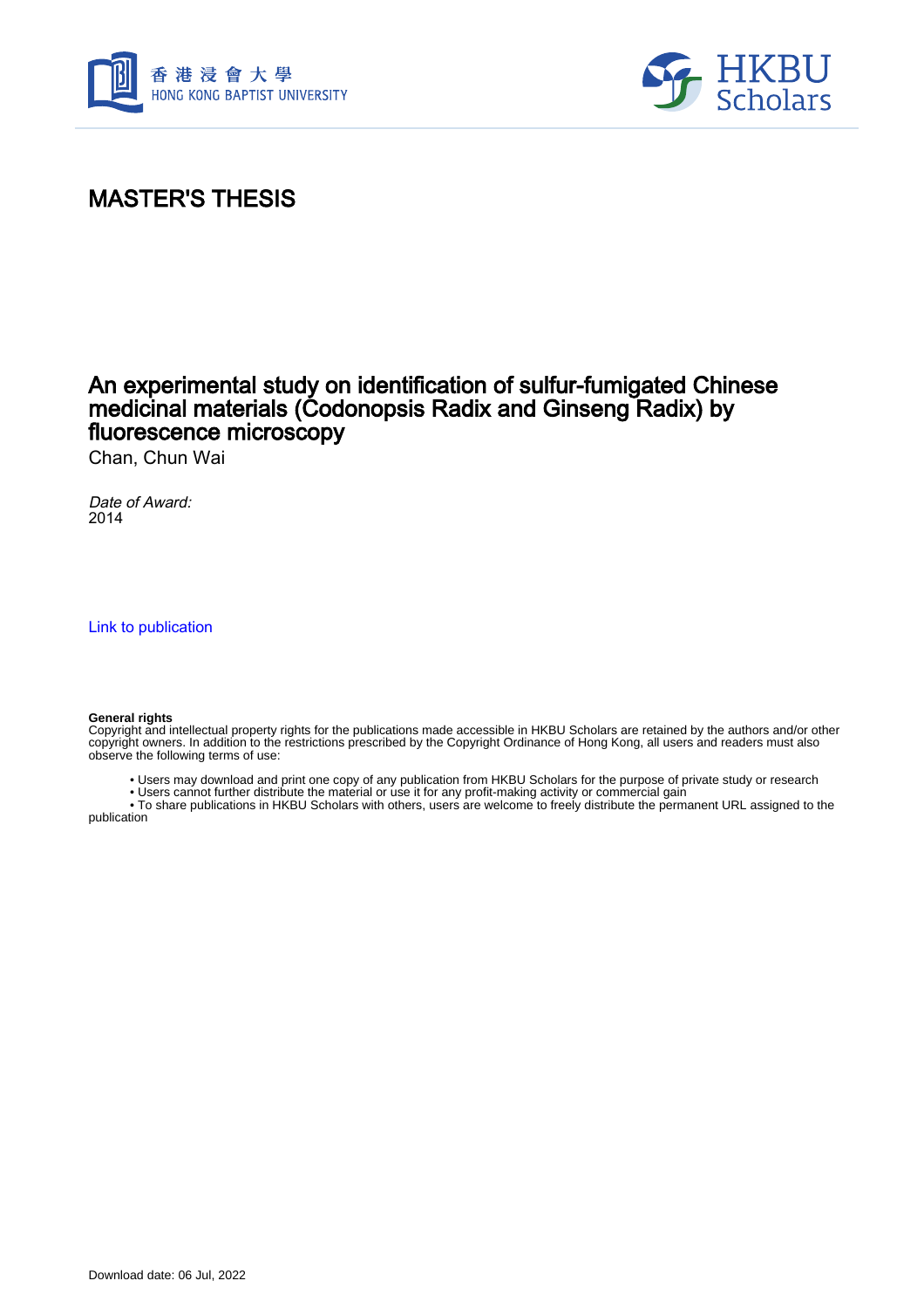# An experimental study on identification of sulfur-fumigated Chinese medicinal materials (Codonopsis Radix and Ginseng Radix) by fluorescence microscopy

Chan Chun Wai, Martin 陳駿煒 Student ID: 12442003

Master of Pharmaceutical Sciences in Chinese Medicine (MPharm) Principal supervisor: Dr LIANG Zhitao

> School of Chinese Medicine Hong Kong Baptist University June 2014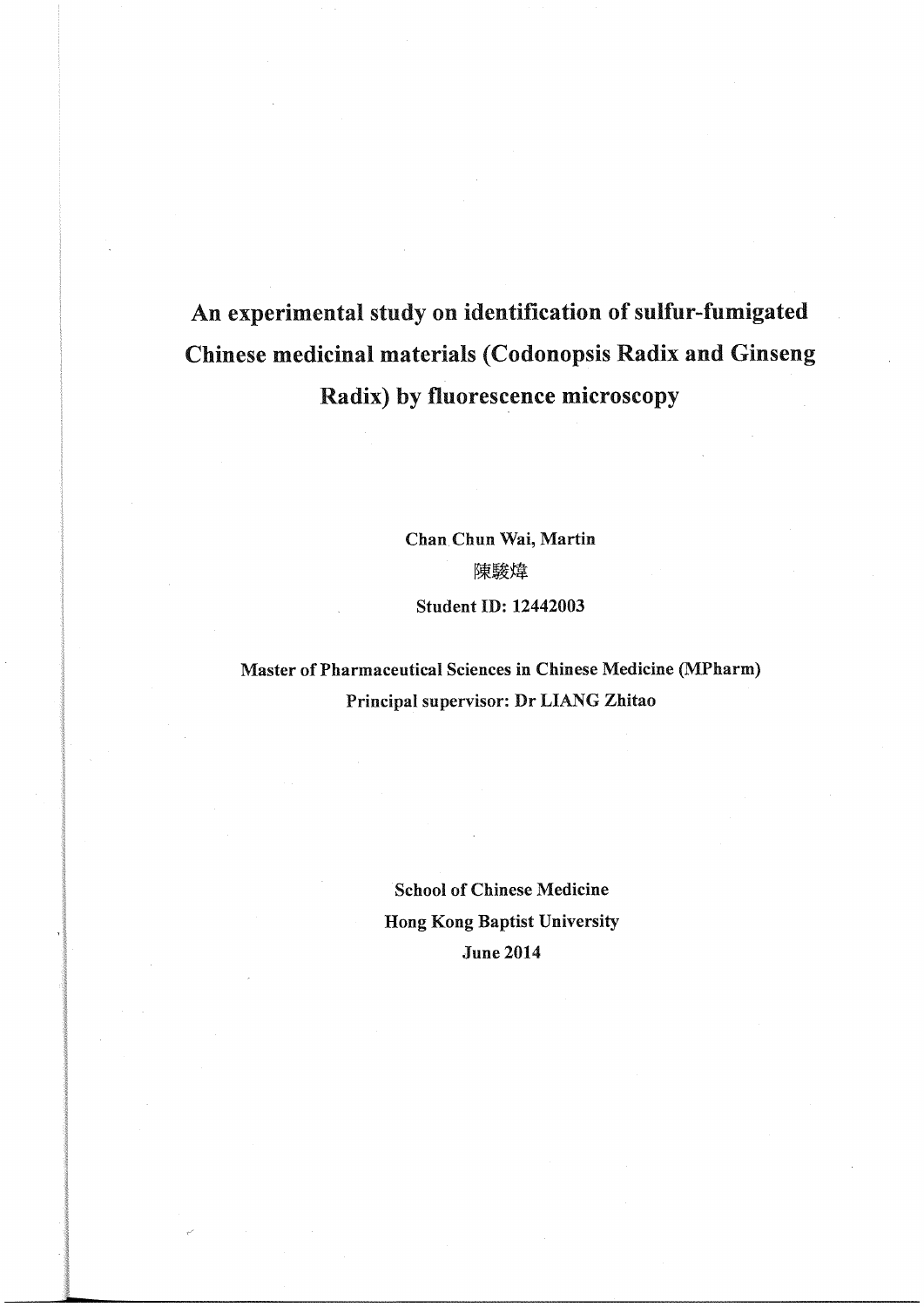### Abstract

Background: SF processing has been firstly applied on the processing and storage of the rhizome of Dioscarea persimilis Prain et Burkill. in Wenxian country since 1900. Due to the simple, quick and low-cost characteristics of SF, it soon became a common postharvesting method for CMMs. However, recent studies showed that SF can either cause chemical changes to CMMs or affect human health. The awareness of identification of sulfur-fumigated CMMs is arisen. Comparing with chemical methods, FM is more simple and user-friendly to be established in authentication. Also, recent studies showed that different chemical profiles of CMMs can emit fluorescence differently. This research aimed to validate ifFM was suitable for identification of sulfur-fumigated CMMs through using Codonopsis Radix and Ginseng Radix as examples.

Method: 16 herbal samples were collected in different commercial market in different time, in which 6 of them was Codonopsis Radix and 8 of them was Ginseng Radix. Firstly, their chemical profiles of the samples were analyzed by UHPLC-QTOF-MS to make a chemical authentication. Then, their fluorescence characteristic were localized and captured on their transverse section

Result: All the samples of Codonopsis Radix and 2 samples of Ginseng Radix were confirmed to be sulfur-fumigated as compounds sulfates or sulfites were detected. Investigated by fluorescence, herbal samples emitted blue and yellow fluorescence in different intensity under blue and green light filter. The fluorescence of groups of laticiferous tubes and resin canals were remarkable in Codonopsis Radix and Ginseng Radix respectively. Sulfur-fumigated samples showed similar characteristic to those raw samples. It was significant that samples of Codonopsis Radix emitted fluorescence differently even all of them were sulfur-fumigated.

Conclusion: In the present study, samples with different growing condition, storage time and SF processing had some variation in their fluorescence characteristics. The result showed that fluorescence microscopy was not probable for identification of the sulfurfumigated CMMs. The application of FM on the identification of sulfur-fumigated CMMs should be further investigated comprehensively.

Key works: sulfur-fumigation; Codonopsis Radix; Ginseng Radix; authentication; fluorescence microscopy; UHPLC-QTOF-MS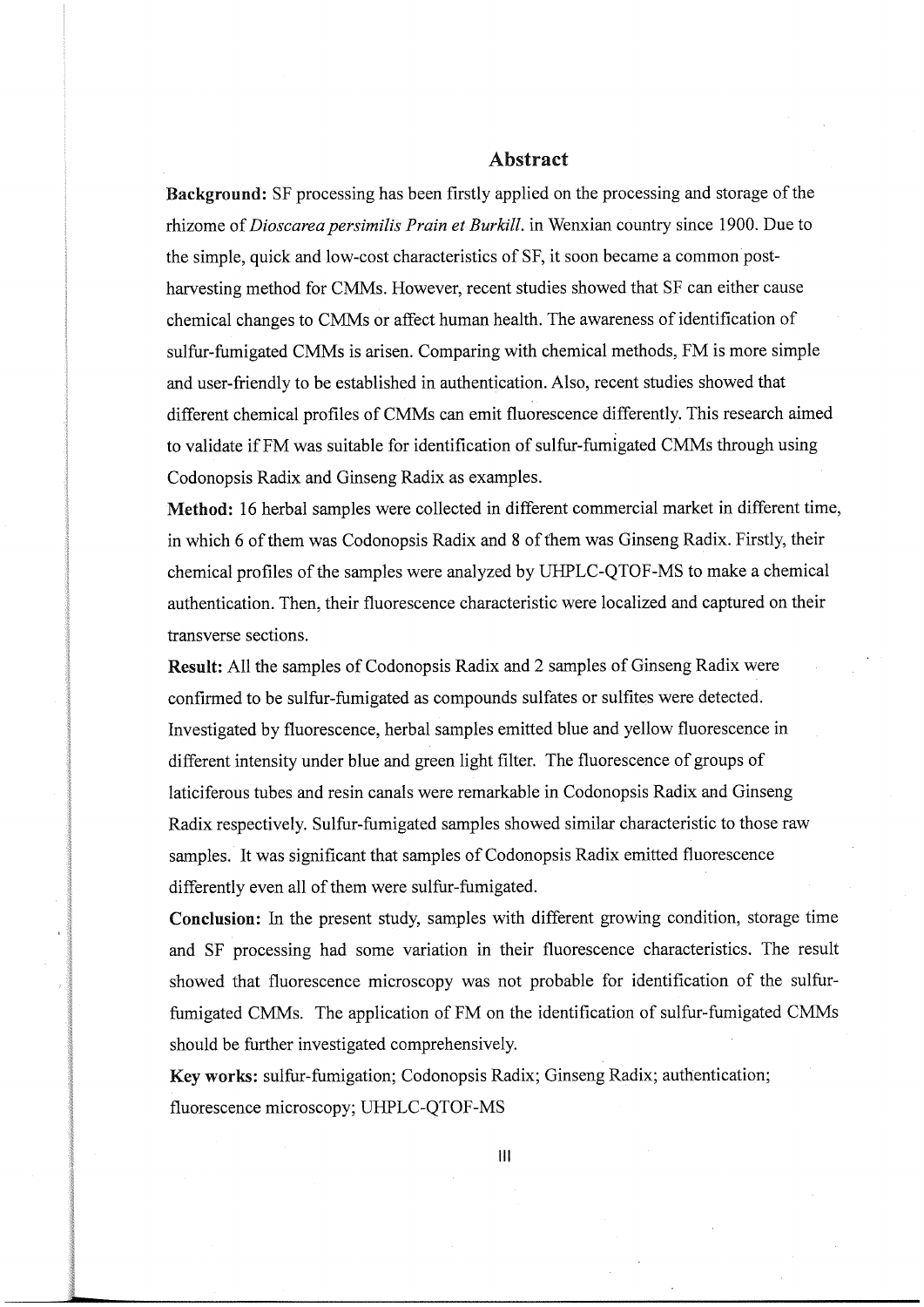背景:硫磺薰蒸中藥技術是在 1900 年由溫縣人民發明並最早記載於河南溫縣縣誌的。 中於碲磺薰蒸技術擁有最高效,低成本,便於操控的優點,因此一直被藥農及中藥 開發藥廠用於中藥防蟲及乾燥加工。但折年不少論文開始報道有關硫磺對中藥材的 危害性,其中以硫磺薰蒸會影響中藥材內部的化學成分和藥理活性的報告最令人擔 憂。礙於高效液相色譜法(HPLC) 等化學檢測手段的複雜性,使用化學手段鑒別硫磺 熏蒸藥材存在困難及難以普及。而近年實驗證明,中藥材裏不同的化學成分在熒光 顯微鏡下會發放出不同熒光顔色。本研究以人參和黨參為例子,為應用熒光顯微鏡 鑒別硫磺熏蒸中藥材,提供科學證據支持。

實驗方法:本研究採集了6個黨參及8個人參樣品進行分析。實驗首先以高效液相 色譜-四極杆飛行時間串聯質譜 (UHPLC-OTOF/MS) 技術分析各樣品的化學成分用於 鑒別樣品有否被硫磺熏蒸。然後各樣品先進行冷凍切割,並在熒光顯微鏡下進行橫 切面觀察,從外到内觀察各特徵結構的熒光顔色,比較不同樣品的熒光差別。

結果:實驗結果顯示所有黨參樣品及2個白皮參樣品存在硫磺熏蒸后產生的硫酸鹽 或亞硫酸鹽化合物,提示該樣品被硫磺熏蒸。所有樣品在熒光顯微鏡下都顯示不同 程度的藍色及綠色熒光。儘管所有黨參樣品均被硫熏,但其顯示的熒光仍存在明顯 差異,其中以樣品 5 和 6 最爲明顯。而被硫熏的人參樣品,其熒光則非常類似於非 硫熏樣品。非硫熏的人參其熒光仍存在個體差異,其中2個樣品的熒光強度較其他 為強及明顯。黨參内的乳管群及人參内的樹脂道,其熒光強度及顔色最爲突出。 結論:研究結果表明不同來源的樣品,其熒光特徵存在區別。熒光顯微鑑定技術不 能有效鑒別市場上的黨參和人參是否經過硫磺熏蒸。熒光顯微鑑定硫磺熏蒸中藥方

面的應用有待深入及系統探討。

關鍵詞:硫磺熏蒸;黨參;人參;熒光顯微鏡;中藥鑒別;高效液相色譜-四極杆飛 行時間串聯質譜 (UHPLC-QTOF/MS)

IV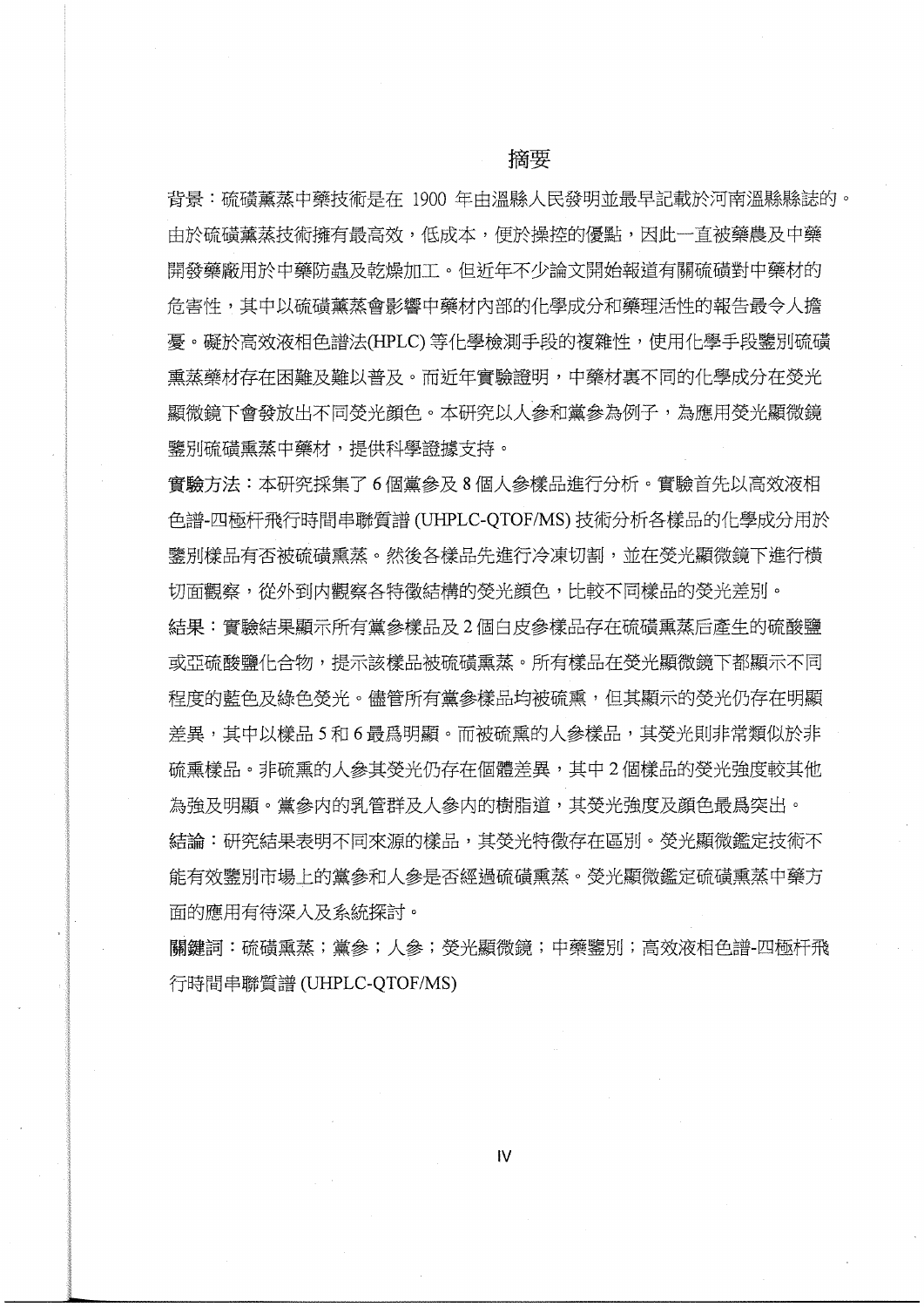## **Contents**

| 1.                                                                              |                                                                            |  |
|---------------------------------------------------------------------------------|----------------------------------------------------------------------------|--|
| 1.2                                                                             |                                                                            |  |
| 1.3                                                                             |                                                                            |  |
| 1.4                                                                             |                                                                            |  |
| Current methods for identification of sulfur-fumigated Chinese medicinal<br>1.5 |                                                                            |  |
| 1.6                                                                             |                                                                            |  |
| 1.7                                                                             | Brief introduction of Ginseng Radix and Codonopsis Radix  10               |  |
| 2.                                                                              |                                                                            |  |
| 2.1                                                                             | Herbal material information about Dangshen and Renshen11                   |  |
| 2.2                                                                             |                                                                            |  |
| 2.3                                                                             |                                                                            |  |
| 2.3.1                                                                           | Chemical investigation to identify the sulfur-fumigated Dangshen  14       |  |
| 2.3.2                                                                           | Chemical investigation to identify the sulfur-fumigated Renshen 15         |  |
| 2.3.3                                                                           |                                                                            |  |
| 2.3.4                                                                           |                                                                            |  |
| 3.                                                                              |                                                                            |  |
| Chemical profile of the Dangshen and Renshen samples  18<br>3.1                 |                                                                            |  |
| 3.2                                                                             | Fluorescence microscopic characteristics of Dangshen samples 20            |  |
| 3.2.1<br>eyes)                                                                  | Gross morphology of the transverse section of Dangshen (as seen by naked   |  |
| 3.2.2                                                                           | Common cellular morphology of the transverse section of Dangshen sample    |  |
| 3.2.3                                                                           | Fluorescence characteristics of the transverse section of Dangshen samples |  |
| Fluorescence microscopic characteristics of Renshen samples 37<br>3.3           |                                                                            |  |
| 3.3.1                                                                           | Gross morphology of the transverse section of Renshen (as seen by naked    |  |

v

.